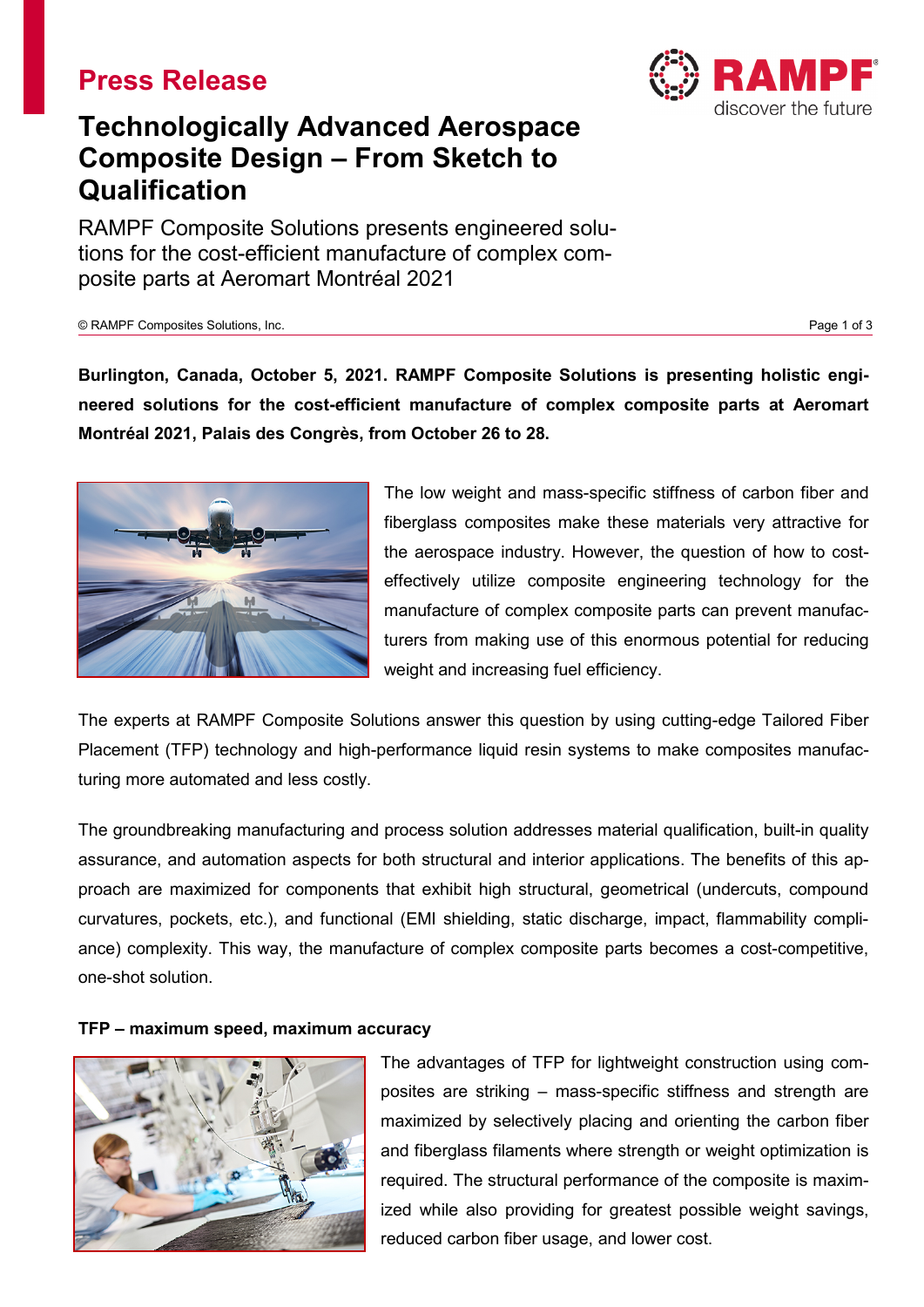### **Press Release**

## **Technologically Advanced Aerospace Composite Design – From Sketch to Qualification**

RAMPF Composite Solutions engineered solutions for the cost-efficient manufacture of complex composite parts at Aeromart Montréal 2021

 $\circ$  RAMPF Composites Solutions, Inc.  $P$  and  $P$  and  $P$  and  $P$  are  $P$  and  $P$  are  $P$  are  $P$  and  $P$  are  $P$  and  $P$  are  $P$  and  $P$  are  $P$  and  $P$  are  $P$  are  $P$  and  $P$  are  $P$  are  $P$  are  $P$  and  $P$  are  $P$  are

## **High-performance liquid resins – effective and quick infiltration of TFP preforms**

Liquid resin systems (with/without FST properties) with low temperature processing characteristics, for example resin infusion at 40 °C, as well as excellent wetting properties guarantee the effective and quick infiltration of TFP preforms. This goes together with the automation of performance-critical process steps such as mixing, degassing, and dispensing. Furthermore, qualified material properties allow for an easy process transfer to new products, applications, and manufacturing sites.

## **Less weight, lower costs – from stainless steel to carbon fiber**

A prime example of the enormous potential of RAMPF Composite Solutions' approach is the transformation of a stainless steel part used in commercial aircraft to a part made almost entirely of carbon fiber, resulting in the part weighing four and a half times less without an increase in costs. The customer also realized additional operational cost savings due to the significant weight reduction. Furthermore, only five layup pre-forms were produced compared to the 75 that would have been required using traditional carbon composite design approaches and materials. The part is now being used in almost all passenger jets.

Larry Fitzgerald, CEO of RAMPF Composite Solutions – "We look forward to presenting our holistic approach for aerospace part manufacturing with carbon fiber and fiberglass composites at the Aeromart Montréal trade show. With our engineered solutions, we make reducing aircraft weight and increasing fuel-efficiency more automated and cost-efficient. For this, our team of highly qualified experts fulfills every role needed for demanding aerospace composites design – from sketch to qualification."